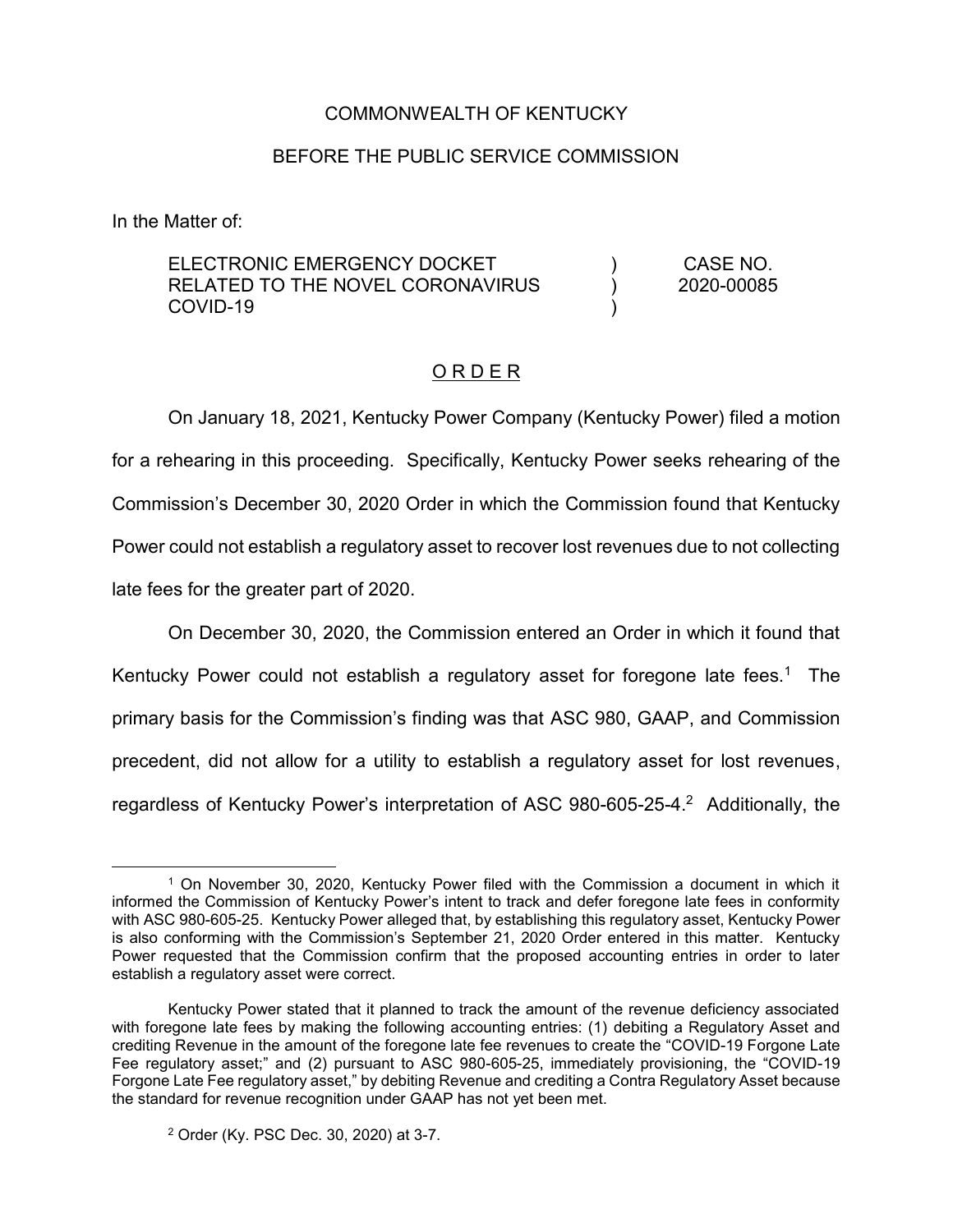Commission found that: (1) the proposed regulatory asset did not meet the criteria under ASC 980-605-25-4 because the Commission had not created a program or mechanism for the recovery of the lost revenue;<sup>3</sup> and (2) that utilizing the Commission's plenary power, the Commission had required the waiver of late fees, similar to as provided for in KRS 278.170(2).<sup>4</sup> The Commission also noted that Kentucky Power, in a previous motion requesting deviation from its tariff requiring the assessment of late penalties, had not mentioned that Kentucky Power might subsequently seek recovery of the late fees.

Kentucky Powers argues that it should be granted rehearing of the December 30, 2020 Order on six separate grounds: (1) the Commission erred in finding that KRS 278.170(2) allows the Commission to prohibit a utility from charging and collecting a tariffed rate; (2) denying recovery of late fees is unconstitutional and confiscatory; (3) the Commission erred when it found that GAAP prevented establishing a regulatory asset; (4) the Commission erred by finding that ASC 980-605-25-4 required the Commission to establish a program to recover lost revenues prior to establishing a regulatory asset; (5) the Commission erred when it concluded that Kentucky Power included late payment fees for those customers who were current on a payment plan; and (6) Kentucky Power never waived its right to collect late fees.<sup>5</sup>

Kentucky Power asserts that its notice to the Commission was intended to clarify if Kentucky Power's intent to track the lost revenues from late fees in order to eventually create a regulatory asset to recover the approximately \$3.8 million that it has allegedly foregone in late fees was consistent with the Commission's September 21, 2020 Order in

 $\overline{a}$ 

<sup>3</sup> *Id.* at 7-8.

<sup>4</sup> *Id.* at 9.

<sup>5</sup> Motion of Kentucky Power Company for Rehearing (filed Jan. 18, 2021) (Motion for Rehearing) at 1-2.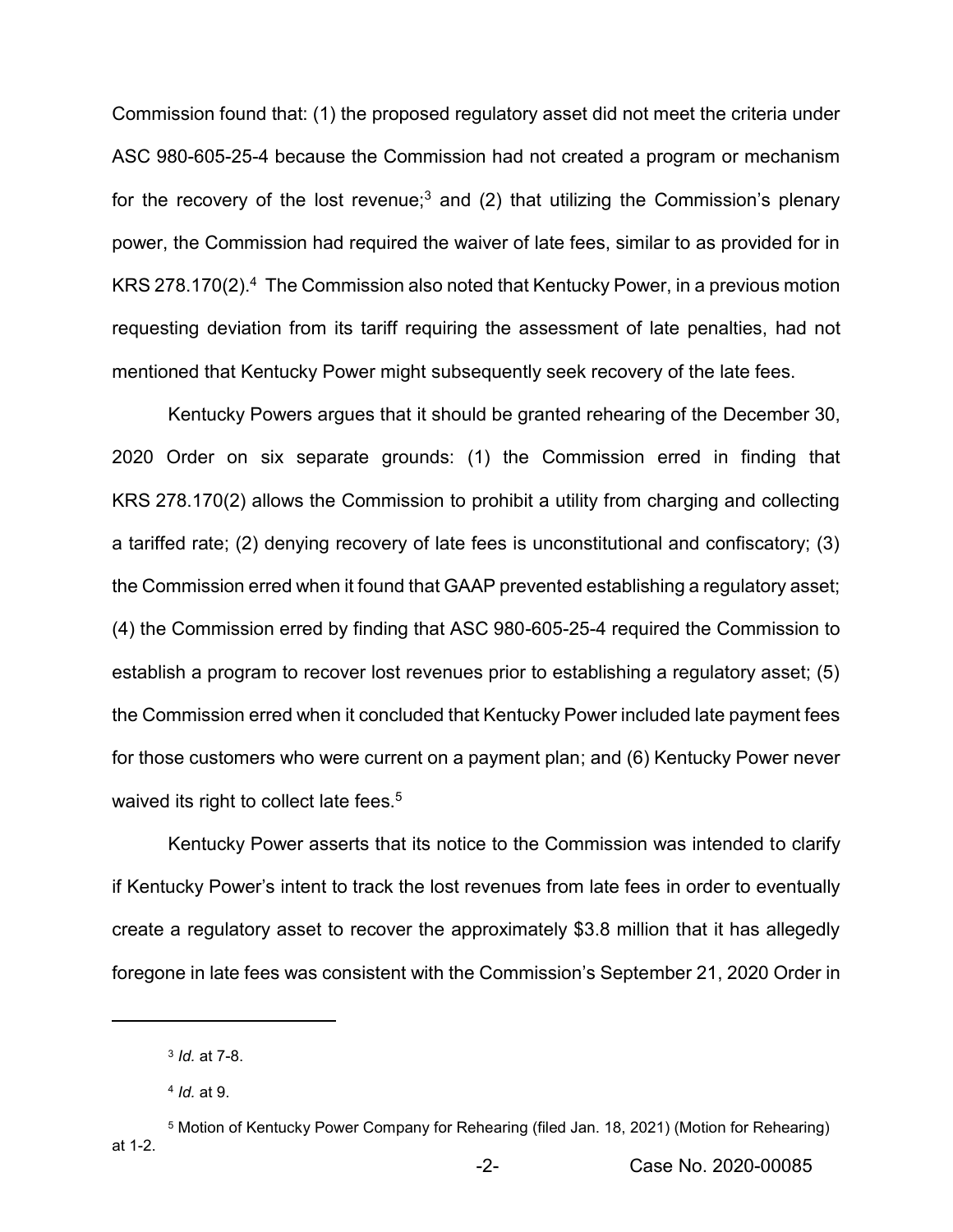this proceeding. Kentucky Power states that it was not its intention to seek approval to establish a net regulatory asset because the recognition criteria had not been met.

Kentucky Power first argues that KRS 278.170(2) does not confer authority in the Commission to require Kentucky Power to forego later recovery of uncollected late penalties. Kentucky Power states that the plain language of KRS 278.170(2) refutes the Commission's assertion. Kentucky Power asserts that the plain language of the statute shows that a utility may choose to offer free or reduced service, but that authority does not lie with the Commission. Kentucky Power asserts that the Kentucky Supreme Court, in *Public Service Com'n of Kentucky v. Commonwealth*, 320 S.W.3d 660 (Ky. 2010), held that KRS 278.170 should be interpreted according to its plain language.<sup>6</sup> Kentucky Power argues that nowhere in the statute is authority given to the Commission to require reduced or fee rates. According to Kentucky Power, KRS 278.170(2) does not vest the Commission with the authority to require a utility to provide free or reduced service. Kentucky Power asserts that the Commission's decision is unsupported by Commission precedent in that the Commission has never before interpreted that KRS 278.170(2) gives to the Commission the authority to order a utility to provide free or reduced service. Kentucky Power also asserts that no case law supports the Commission's new interpretation and that KRS 278.160(2), requires Kentucky Power to charge and collect the rates listed in its tariff.

The second ground on which Kentucky Power argues the Commission's Order should be overturned is that the because the Order effectively denies recovery of over

<sup>&</sup>lt;sup>6</sup> "The Kentucky General Assembly has used plain language which, logically interpreted, leaves no doubt that while utilities are statutorily entitled to offer reduced rates to the persons and entities identified in KRS 278.170(2) and (3), those utilities may also offer other customers reduced rates subject to PSC approval and compliance with general statutory guidelines regarding reasonableness." *Public Service Com'n of Kentucky v. Commonwealth*, 320 S.W.3d 660, 667 (Ky. 2010).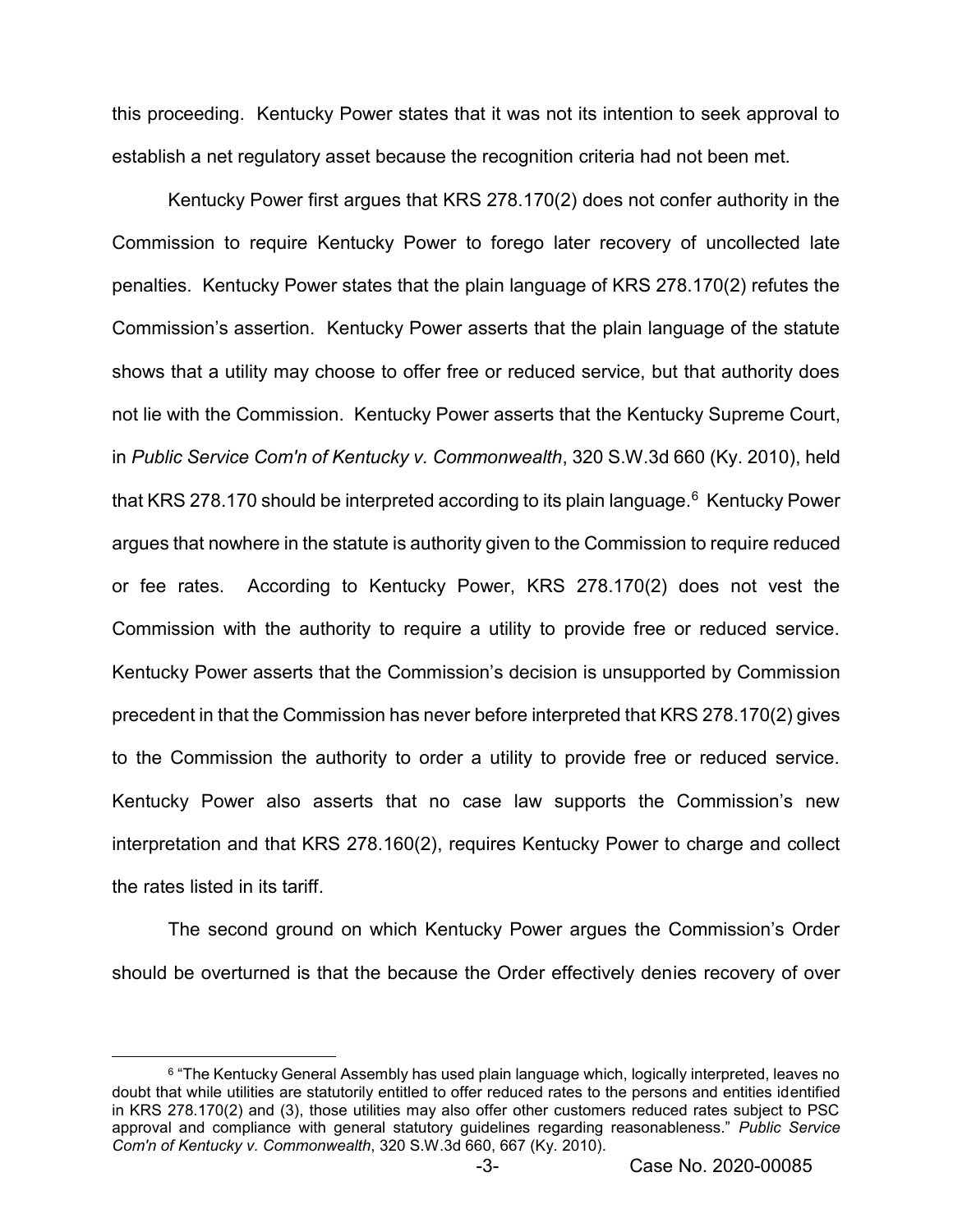\$3.5 million, it materially lowers the rates that Kentucky Power collects, resulting in confiscatory rates. Kentucky Power states that the uncollected late fees are material, as they represent 0.6 percent of total operating revenues and 7.3 percent of adjusted net operating income as approved by the Commission in 2018, which included a return on equity (ROE) of 9.7 percent.<sup>7</sup>

Kentucky Power points to the evidence in Case No. 2020-00174, where Kentucky Power asserted its actual ROE was 4.5 percent, and asserts that continuing at this ROE is insufficient to enable Kentucky Power to effectively operate or attract capital. Kentucky Power argues that foregoing the \$3.5 million in late fees permanently reduced the accumulated net income reflected in retained earnings and is thus confiscatory. Kentucky Power argues that the Commission must act within constitutional bounds when establishing rates that are fair, just and reasonable, and nonconfiscatory. By requiring Kentucky Power to forego collection of the late fees, Kentucky Power argues that the Commission's Order produces unconstitutional confiscatory rates.<sup>8</sup>

Kentucky Power asserts that under KRS 278.220 the Commission adopted the Federal Energy Regulatory Commission's (FERC) Uniform System of Accounting (USoA). According to Kentucky Power, the foregone late fee regulatory asset is permissible for deferral accounting under FERC accounting rules and the offsetting contra regulatory asset results in a net zero regulatory asset until the alternative recognition criteria in ASC-980-605-25 are met. $9$  Kentucky Power states that FERC USoA Definition 31 defines a regulatory asset as follows.

 <sup>7</sup> Motion for Rehearing at 14.

<sup>8</sup> *Id.* at 15.

<sup>9</sup> *Id.* at 16.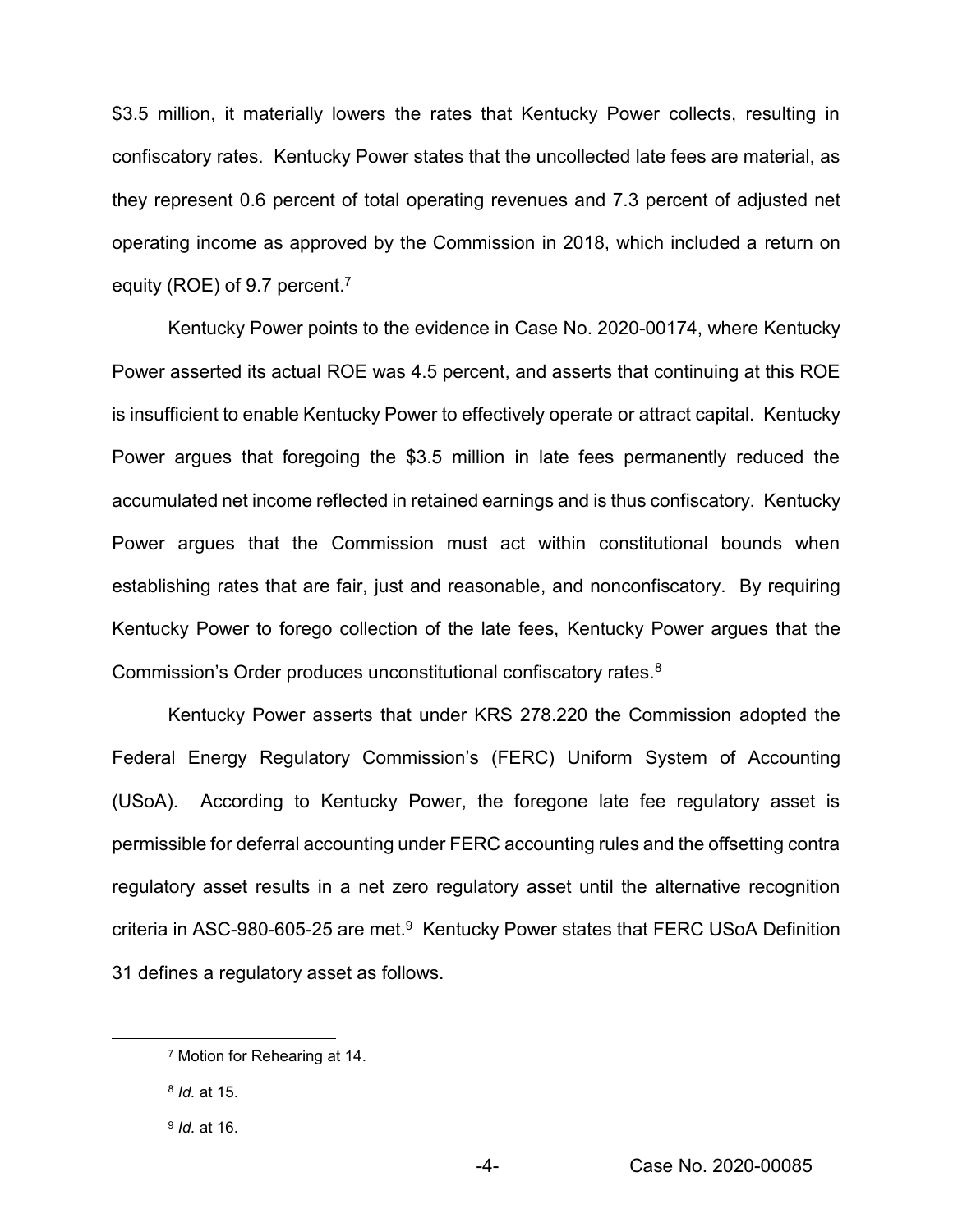Regulatory Assets and Liabilities are assets and liabilities that result from rate actions of regulatory agencies. Regulatory assets and liabilities arise from specific revenues, expenses, gains, or losses that would have been included in net income determination in one period under the general requirements of the Uniform System of Accounts but for it being probable:

A. that such items will be included in a different period(s) for purposes of developing the rates the utility is authorized to charge for its utility services; or

B. in the case of regulatory liabilities, that refunds to customers, not provided for in other accounts, will be required.

Based on this definition, Kentucky Power argues that the proposed regulatory asset is permissible for deferral under FERC USoA and KRS 278.220.<sup>10</sup> Kentucky Power states that because the "standard revenue recognition" under GAAP had not been met when Kentucky Power filed its notice, it requested to record a Contra Regulatory Asset which results in a net zero regulatory asset. Kentucky Power concludes that the Commission's Order forbidding the establishment of a regulatory asset is "based on an incorrect interpretation of relevant accounting standards…."<sup>11</sup>

Kentucky Power states that the Commission was incorrect to assume that Kentucky Power had proposed including late fees from customers who were current on payment plans. Kentucky Power stated that it interpreted the September 21, 2020 Order, which require utilities to track "lost revenue" from uncollected late fees, would exclude customers that were current on payment plans. Kentucky Power request that the Commission grant rehearing to correct this finding.12

 <sup>10</sup> *Id.* at 16.

<sup>11</sup> *Id.* at 17.

<sup>12</sup> *Id.* at 19-20.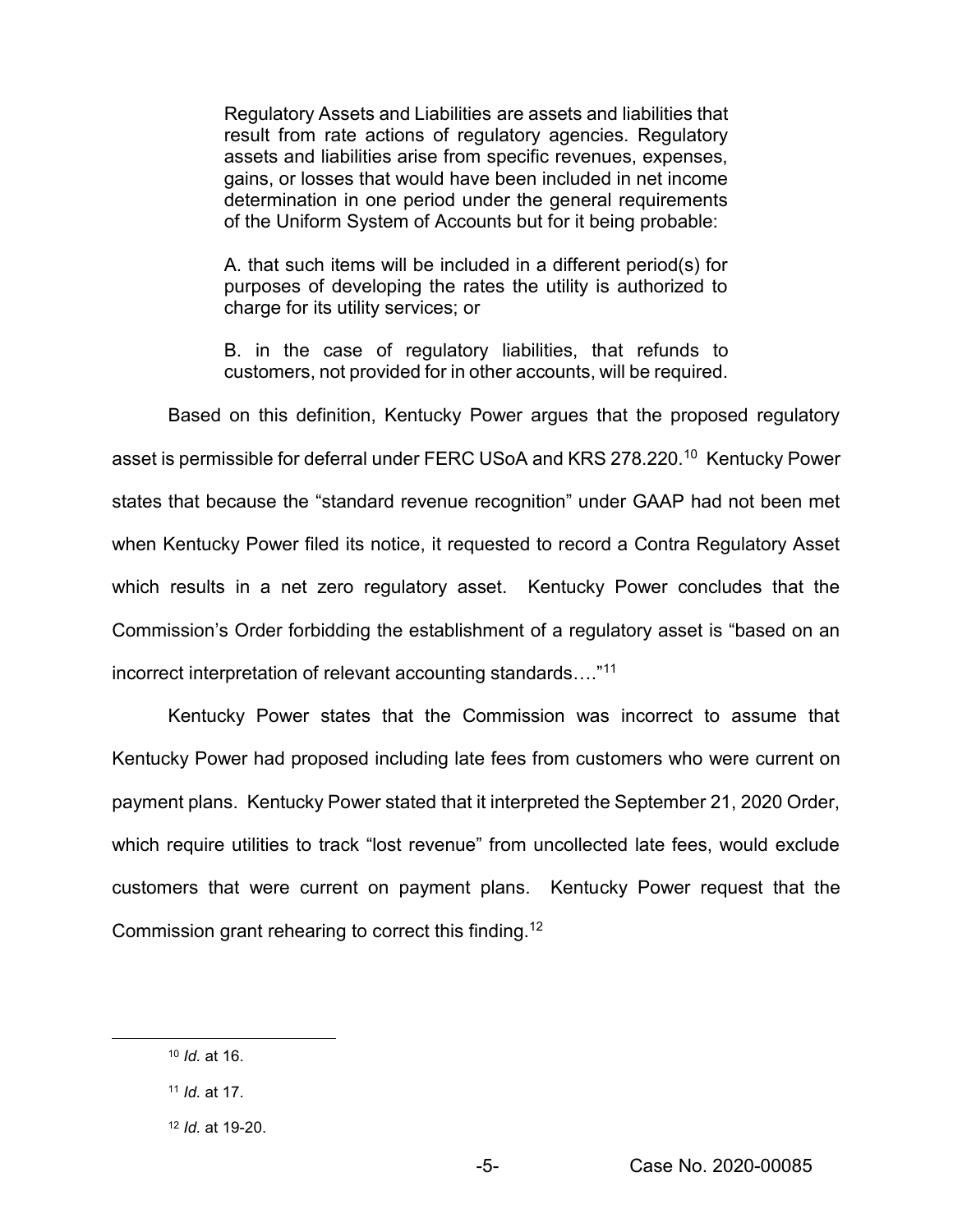On March 17, 2020, Kentucky Power filed a motion to request a deviation from its tariff to the extent that the tariff required it to charge late fees. In the December 30, 2020 Order addressing the notification of accounting entries, the Commission noted that in filing this request Kentucky Power did not mention trying to recover these fees elsewhere. Kentucky Power states that the Commission's March 16, 2020 Order did not mention that a request for a deviation from its tariff was a waiver of ever recovering the lost revenue. Kentucky Power states that the Commission's interpretation of the March 16, 2020 Order presents Kentucky Power with a "Hobson's Choice" in that Kentucky Power could violate the Commission's March 16, 2020 Order or violate its tariff/filed rate doctrine. Kentucky Power states that its request did not operate as a waiver of the relief that it seeks in the Notice it filed with the Commission. Kentucky Power requests that the Commission grant rehearing on this issue or take additional evidence on the issue.13

#### **DISCUSSION**

Kentucky Power's November 30, 2020 Notice of Accounting Entries, requested that the Commission confirm that Kentucky Power was making the correct accounting entries to track and defer foregone late payment fees so that, when certain conditions were met, Kentucky Power would establish a regulatory asset. The Commission's December 30, 2020 Order answered the ultimate question: lost revenues from forgone late payment fees do not meet the criteria to establish in a regulatory asset. Thus, it was inconsequential whether Kentucky Power's proposed accounting entries were correct. As discussed below, while the Commission will grant rehearing on many of the issues Kentucky Power raised in its Motion for Rehearing, Kentucky Power's proposal to eventually establish a regulatory asset for foregone late payment fees is improper.

 <sup>13</sup> *Id.* at 20-21.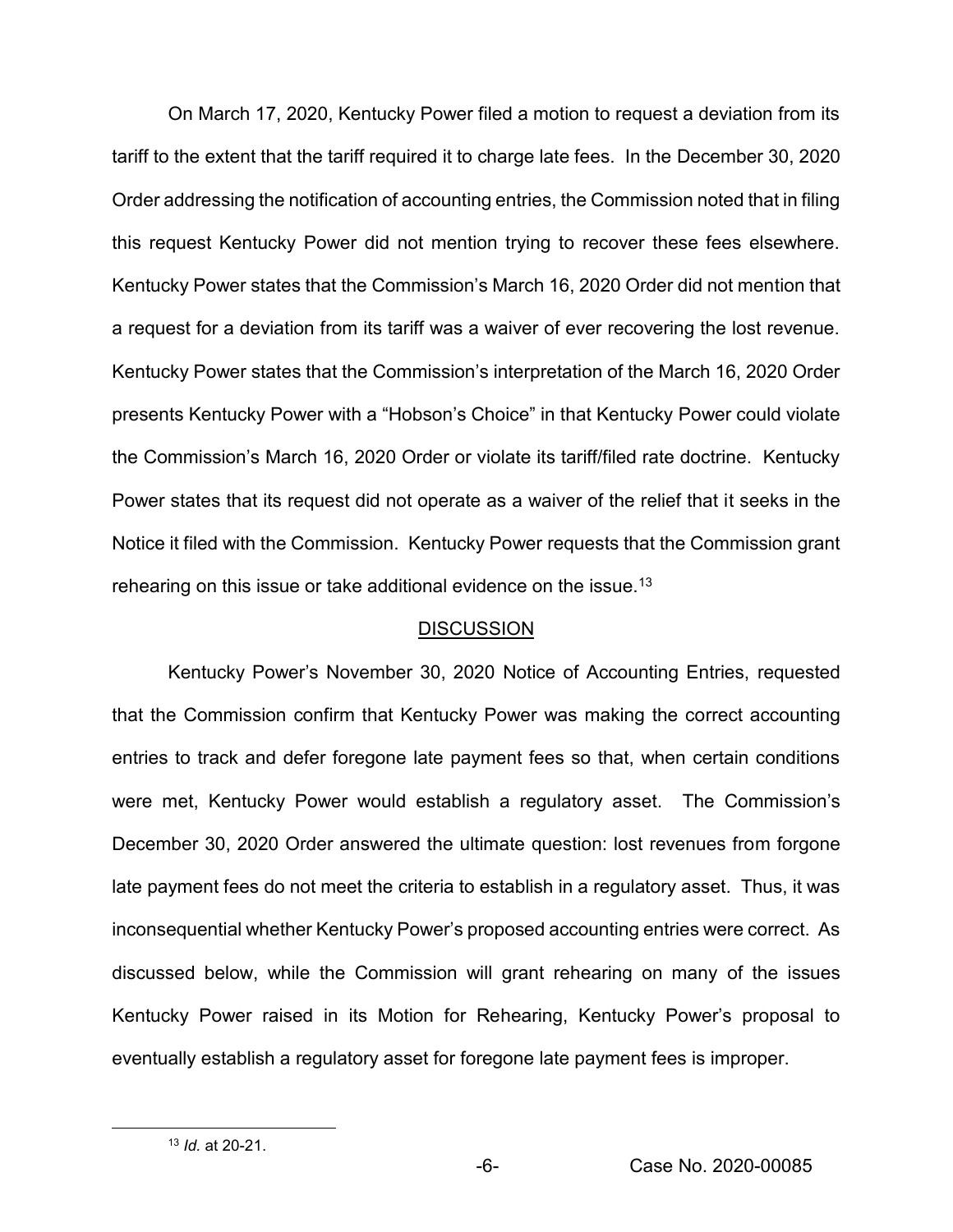The Commission will grant rehearing on the issue of the Commission's reliance on KRS 278.170(2) in the December 30, 2020 Order in support of the Commission's decision to waive the assessment of late fees. KRS 278.170(2) provides only for the utility's voluntary reduction of rates or offering of free service, with Commission approval. As neither of those occurred, the Commission hereby clarifies the December 30, 2020 Order to reflect that the Commission does not rely upon KRS 278.170 to support its conclusion that foregone late fees cannot be placed in a regulatory asset.

The Commission will grant rehearing on Kentucky Power's contention that the Commission erred when it concluded that Kentucky Power included late fees from customers that were current on payment plans. The Commission makes no specific finding on whether these late fees were included in the balance Kentucky Power sought to eventually place in a regulatory asset as the exclusion or inclusion of these fees is inconsequential to the Commission's ultimate conclusion regarding the proposed regulatory asset.

The Commission will also grant rehearing on Kentucky Power's contention that its March 17, 2020 motion for a deviation from its tariff did not constitute a waiver of the ability to ever attempt to recover the foregone late fees. The Commission, upon reconsideration of the March 17, 2020 motion, agrees with Kentucky Power that it did not constitute a waiver and grants rehearing on this issue.

The Commission, however, will not grant rehearing with regard to whether Kentucky Power may recover lost revenues through the establishment of a regulatory asset. As discussed in the December 30, 2020 Order, a utility must obtain Commission approval for accounting adjustments before establishing any **expense** as a new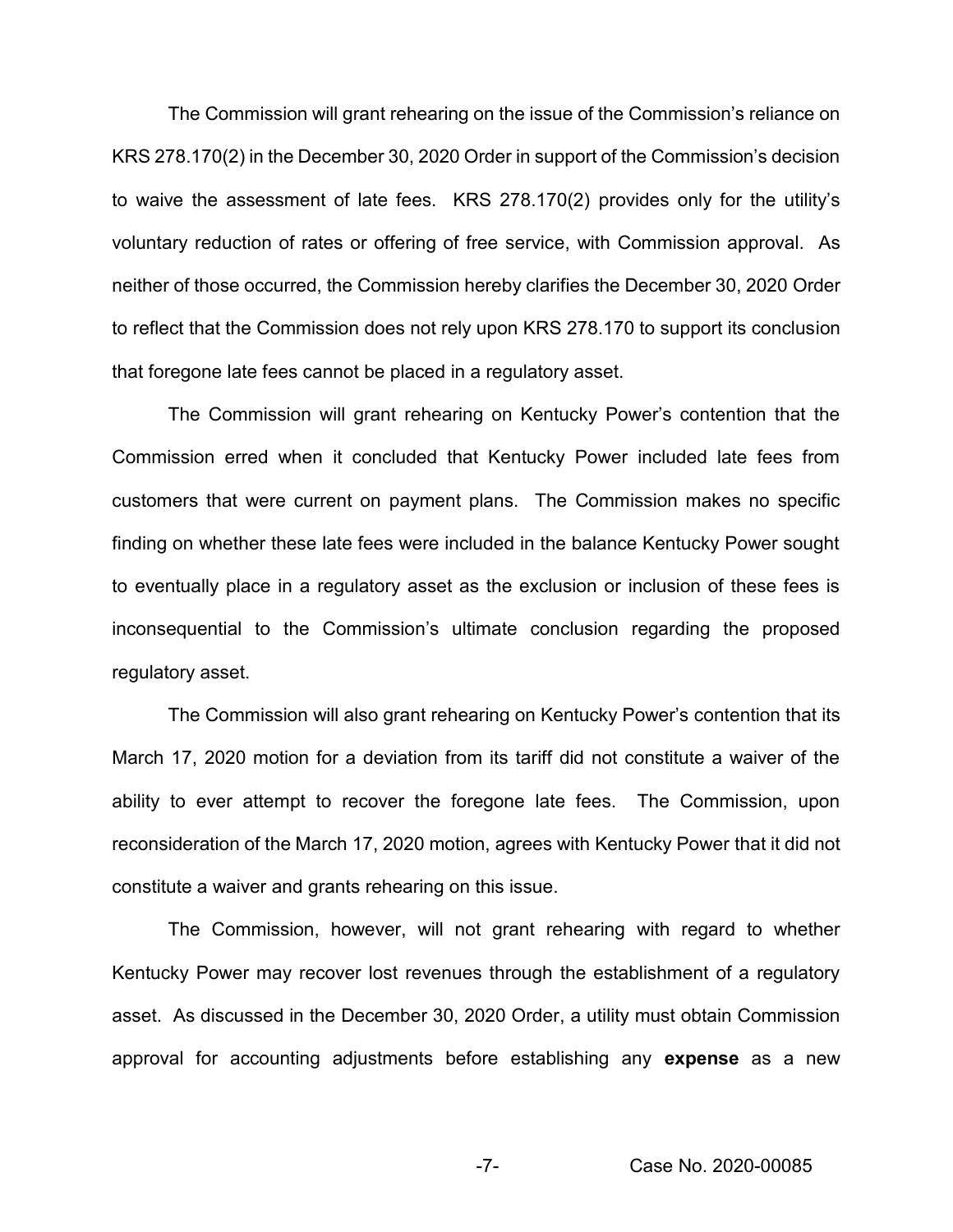regulatory asset. The Commission has not allowed the establishment of a regulatory asset for lost revenue.

The Financial Accounting Standards Board's Statement of Financial Accounting Standards No. 71, Accounting for the Effects of Certain Types of Regulation, which was codified as ASC 980, Regulated Operations, provides the criteria for recognition of a regulatory asset.14 Supplemental to GAAP, longstanding Commission precedent provides that regulatory assets may be established when a utility incurs: (1) an extraordinary, nonrecurring expense that could not have been reasonably anticipated or included in the utility's planning; (2) an expense resulting from a statutory or administrative directive; (3) an expense in relation to an industry-sponsored initiative; or (4) an extraordinary or nonrecurring expense that, over time, will result in a savings that fully offsets the cost.<sup>15</sup>

A cost that does not meet these asset recognition criteria at the date the cost is incurred shall be recognized as a regulatory asset when it does meet those criteria at a later date.

 <sup>14</sup> ASC 980-340-25-1 provides, in full, as follows:

<sup>25-1</sup> Rate actions of a regulator can provide reasonable assurance of the existence of an asset. An entity shall capitalize all or part of an incurred cost that would otherwise be charged to expense if both of the following criteria are met:

a. It is probable (as defined in Topic 450) that future revenue in an amount at least equal to the capitalized cost will result from inclusion of that cost in allowable costs for rate-making purposes.

b. Based on available evidence, the future revenue will be provided to permit recovery of the previously incurred cost rather than to provide for expected levels of similar future costs. If the revenue will be provided through an automatic rate-adjustment clause, this criterion requires that the regulator's intent clearly be to permit recovery of the previously incurred cost.

<sup>15</sup> *See* Case No. 2008-00436, *The Application of East Kentucky Power Cooperative, Inc. for an Order Approving Accounting Practices to Establish a Regulatory Asset Related to Certain Replacement Power Costs Resulting From Generation Forced Outages* (Ky. PSC Dec. 23, 2008).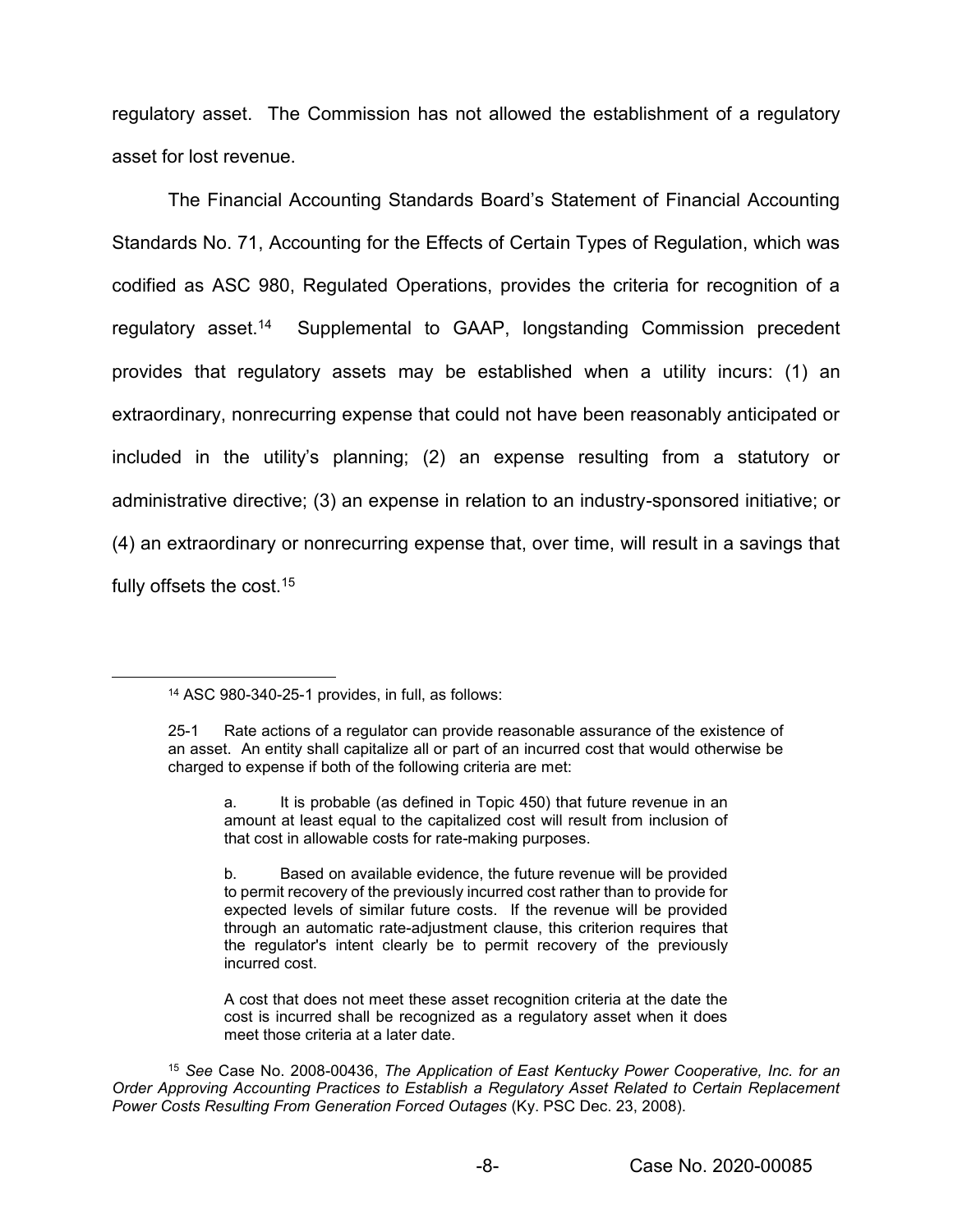A regulatory asset is created when a rate-regulated business is authorized by its regulatory authority to capitalize an expenditure that, under traditional accounting rules, would be recorded as a current expense. Lost revenues are not incurred costs that would otherwise be charged as an expense, and therefore do not meet the criteria under ASC 980-340-25-1 for recognition of a regulatory asset.<sup>16</sup> To meet the recognition criteria, these amounts would need to qualify as an alternative revenue program, for which there are specific requirements under ASC 980-605 related to accounting recognition as revenues and a regulatory asset. ASC 980-605-25-1 and 25-2 segregate the major alternative revenue programs into two categories, Type A and Type B. As ASC 980-605- 25-2 explains:

• "Type A programs adjust billings for the effects of weather abnormalities or broad external factors or to compensate the [rate-regulated] utility for demand-side management initiatives." Examples include no-growth plans and similar conservation efforts.

• "Type B programs provide for additional billings (incentive awards) if the [rateregulated] utility achieves certain objectives, such as reducing costs, reaching specified milestones, or demonstratively improving customer service."<sup>17</sup>

The Uniform System of Accounts for Public Utilities and Licensees Subject to the Provisions of the Federal Power Act<sup>18</sup> requires late fees to be recorded as Other Operating revenues in Account No. 450-Forfeited Discounts. The Commission concludes

 <sup>16</sup>https://www2.deloitte.com/content/dam/Deloitte/us/Documents/energy-resources/pur-covidupdate-september2020.pdf

<sup>17</sup>https://www2.deloitte.com/content/dam/Deloitte/us/Documents/energy-resources/us-er-powerutilities-accounting-financial-reporting-and-tax-research-guide.pdf

<sup>18</sup> 18 C.F.R. Part 101 *et. seq.*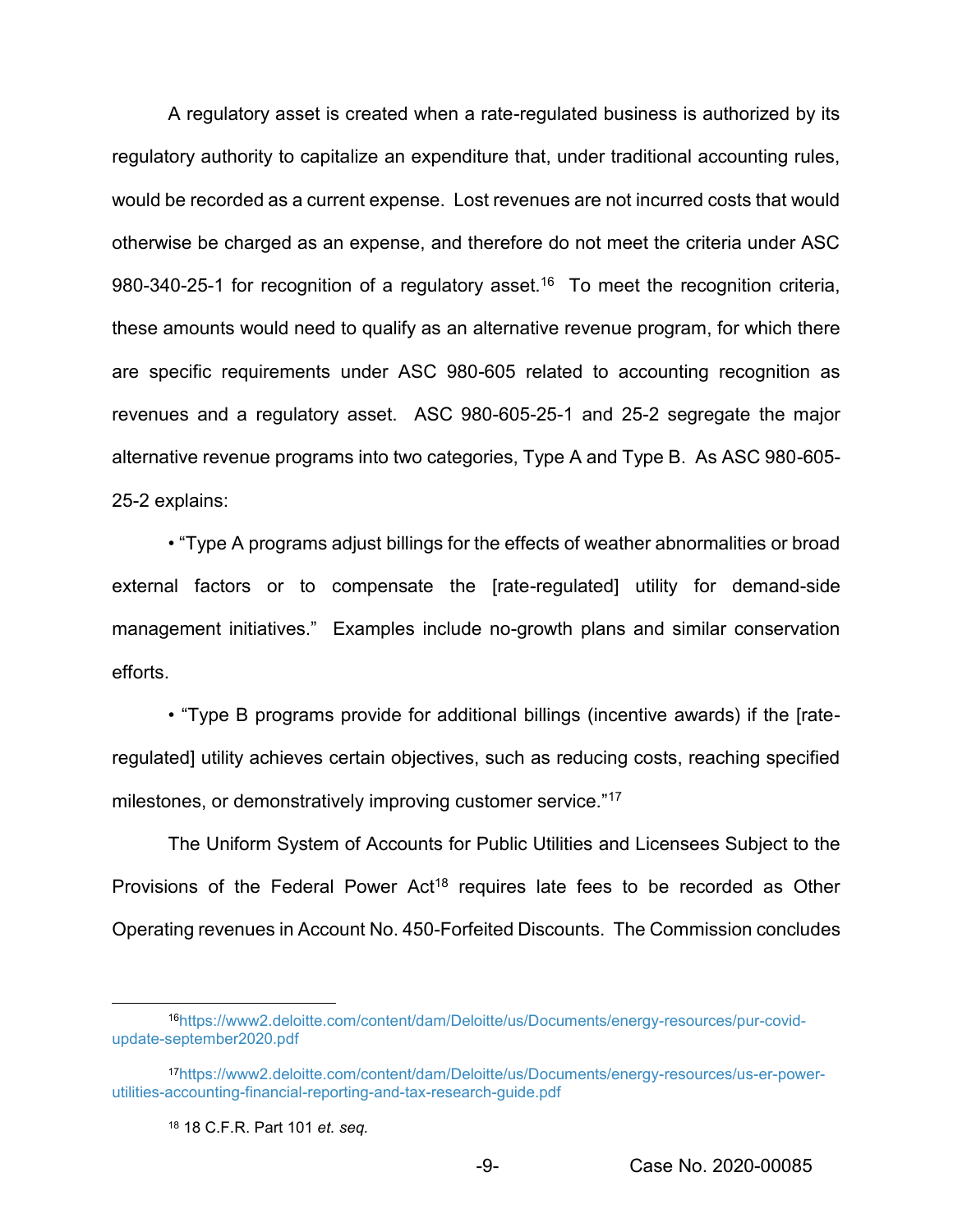that Kentucky Power's claimed lost revenues are not an expense, do not met the requirements that would allow for GAAP recognition as a regulatory asset and, therefore, Kentucky Power's request to establish its lost revenues from forfeited late fees as a regulatory asset should be denied.

With regard to whether forgone late fee may be placed in a regulatory asset as allowed under GAAP and ASC-980-605-24-4, the Commission concludes that Kentucky Power has not rebutted the Commission's initial finding that lost revenues cannot be included in a regulatory assets. Kentucky Power still has not rebutted that ASC 980-340- 25-1 (which is the GAAP regulation for regulatory asset recognition) specifies that regulatory assets are for costs that would otherwise be expensed. The FERC USoA definition lumps asset and liability together, therefore it is inconsequential that it states "revenues, expenses, gains, or losses." The revenues and gains would be deferred to a regulatory liability and the expenses and losses to a regulatory asset. Additionally, the FERC USoA description of Account 182.3 Other regulatory assets specifies "charges" (The amounts recorded in this account are generally to be charged, concurrently with the recovery of the amounts in rates, to the same account that would have been charged if included in income when incurred). Those are all words relating to expenses. Based on this, Kentucky Power's argument does not state a ground on which rehearing can be granted. Because Kentucky Power cannot surmount this first hurdle to establish a regulatory asset, Kentucky Power cannot rely upon ASC-980-605-24-4 for the accounting entries necessary to eventually establish a regulatory asset for foregone late payment fees.

### IT IS THEREFORE ORDERED that

1. Kentucky Power's motion for rehearing granted in part and denied in part.

-10- Case No. 2020-00085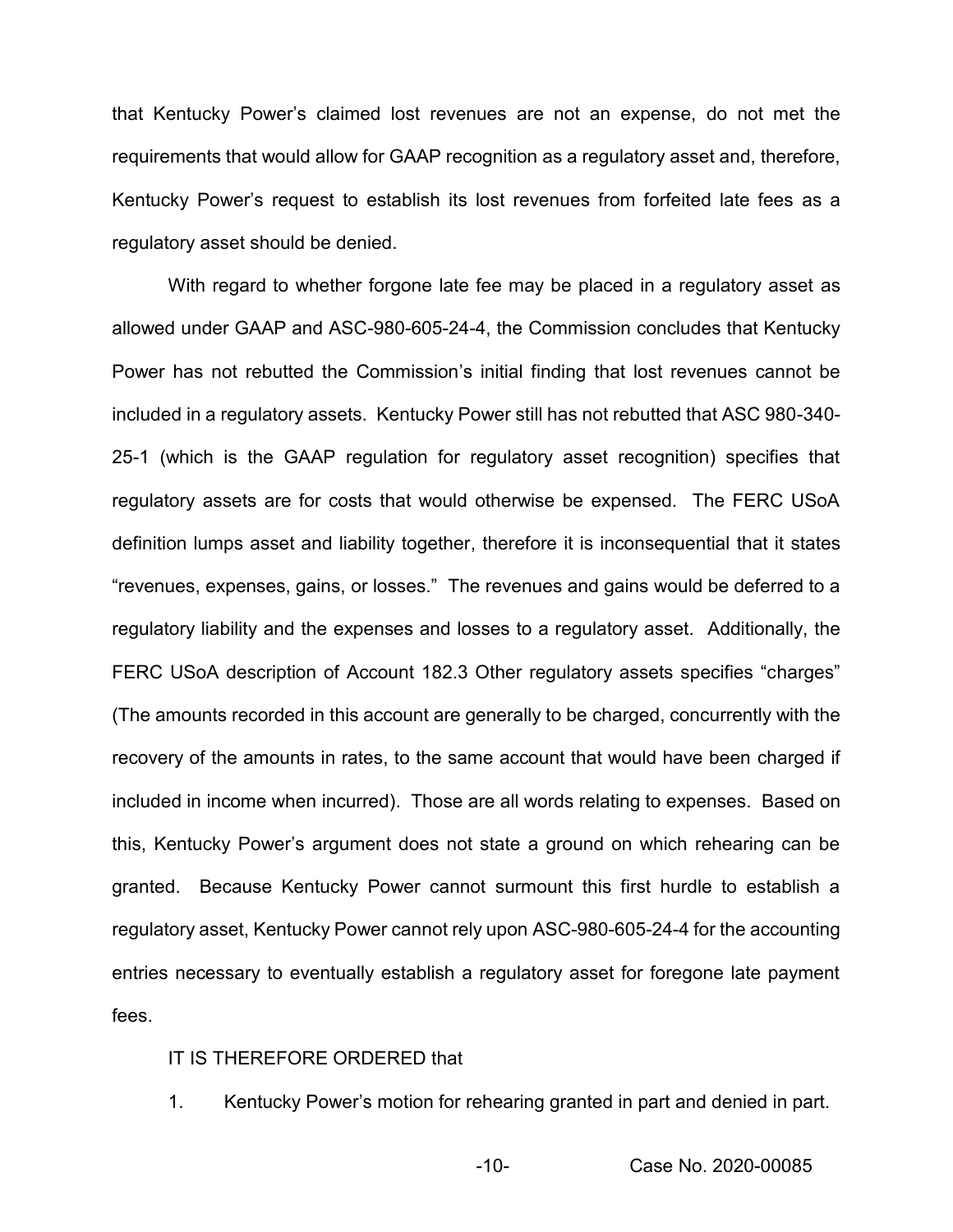2. The Commission grants rehearing on the issue of the Commission reliance on KRS 278.170(2) in the December 30, 2020, and clarifies it does not rely upon KRS 278.170(2) to support its conclusion that foregone late payment fees may not be included in a regulatory asset;

3. The Commission grants rehearing on the issue of Kentucky Power's contention that the Commission erred when it concluded that Kentucky Power included late fees from customers that were current on payment plans and the Commission clarifies that it makes no such finding.

4. The Commission grants rehearing on Kentucky Power's contention that its March 17, 2020 motion for a deviation from its tariff did not constitute a waiver of the ability to ever attempt to recover the foregone late fees and the Commission finds that the March 17, 2020 did not constitute a waiver.

5. The Commission denies rehearing of all other issues raised in Kentucky Power's Motion for Rehearing.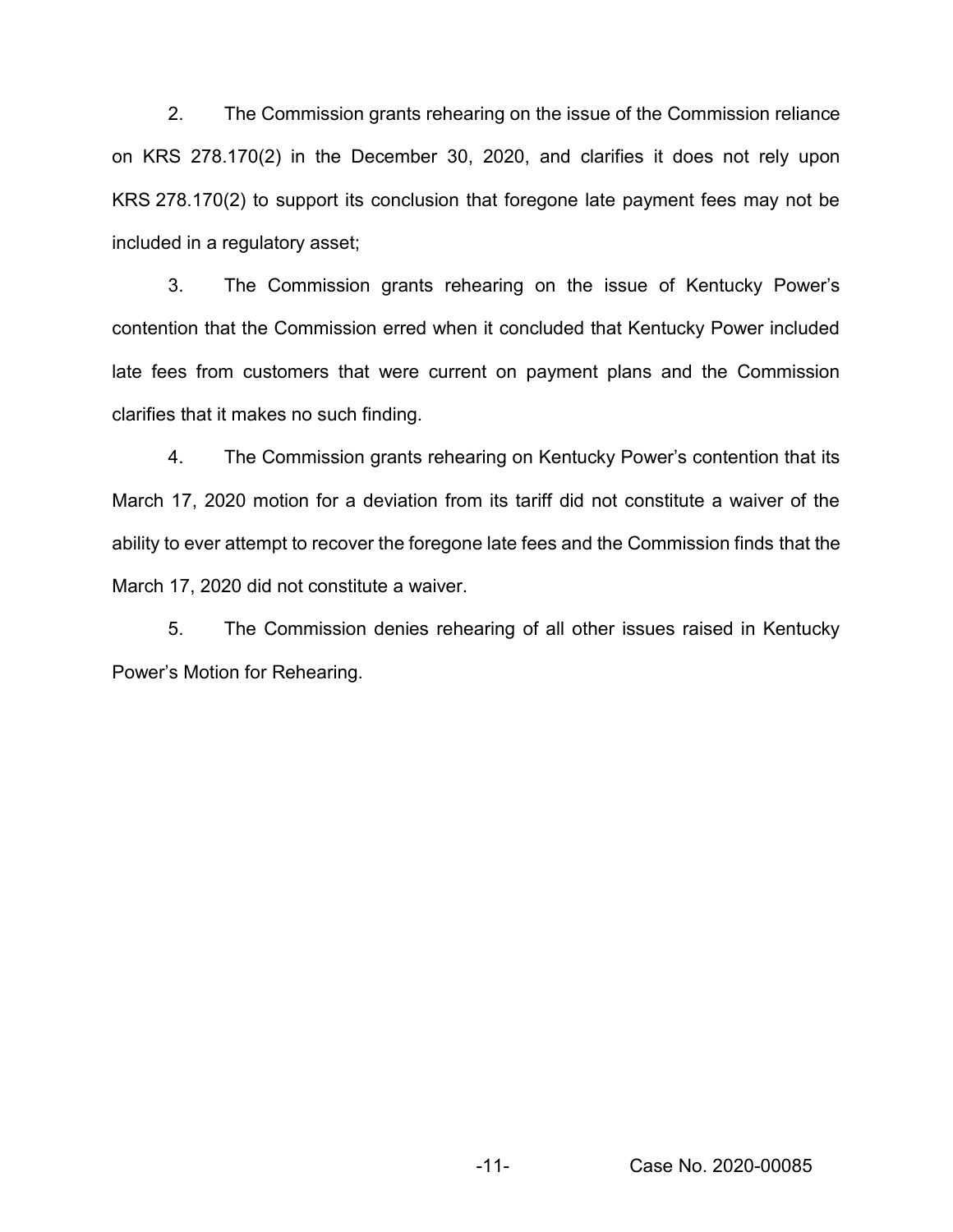By the Commission



ATTEST:

Bidwell

Executive Director

Case No. 2020-00085